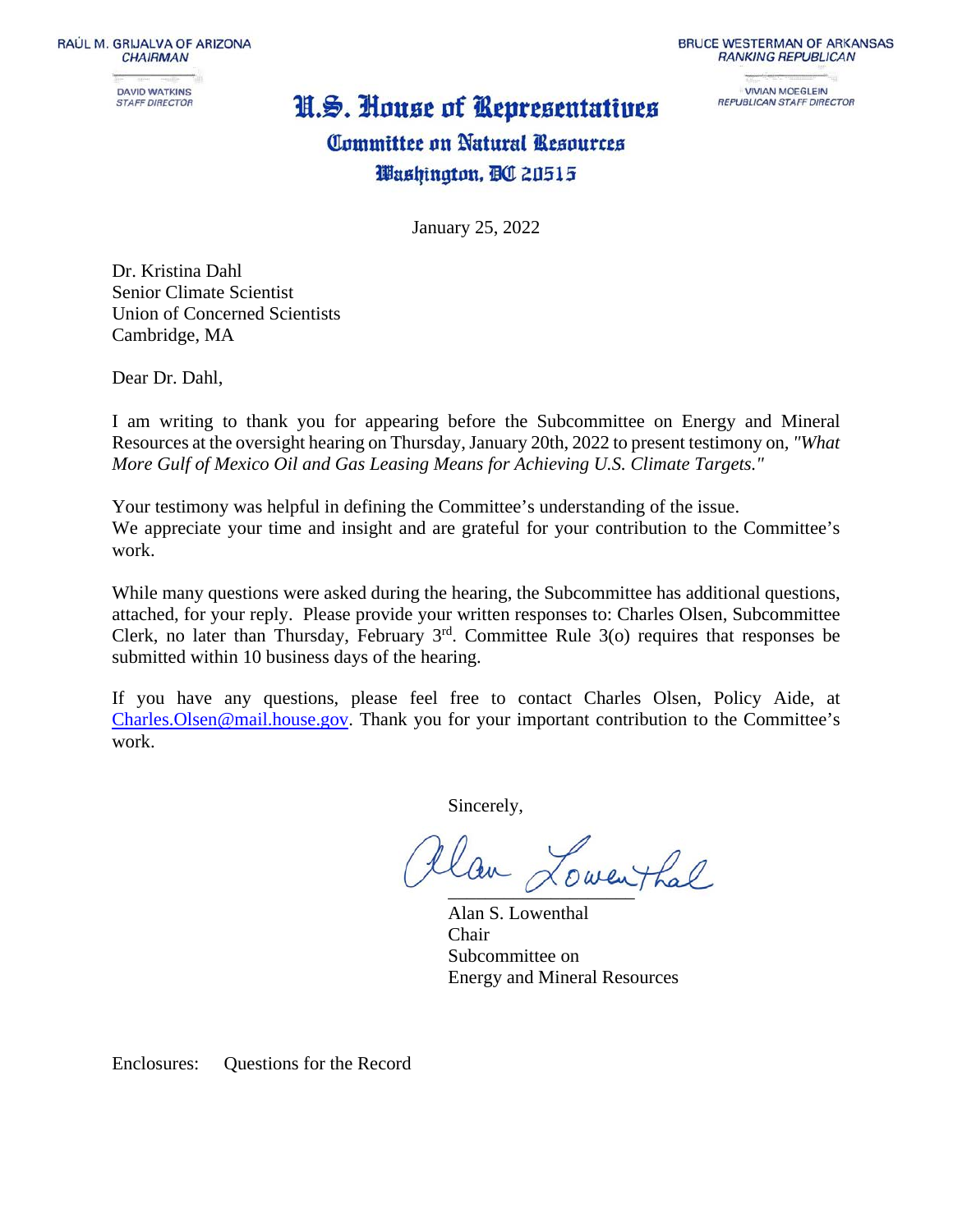## **Questions for the Record by Democrat Members**

**Questions from Rep. Huffman for Dr. Kristina Dahl; senior climate scientist, Union of Concerned Scientists:** 

1. Dr. Dahl, in 2020, researchers at the University of Michigan found that oil and gas platforms in the Gulf of Mexico have a 2.9 percent natural gas loss rate, meaning platforms were leaking twice as much methane as the EPA estimates. According to the researchers, this is because of undercounting offshore platforms, higher emissions from shallow-water facilities, and a small number of sporadic superemitting incidents. Can you speak to the human health and climate impacts of methane emissions?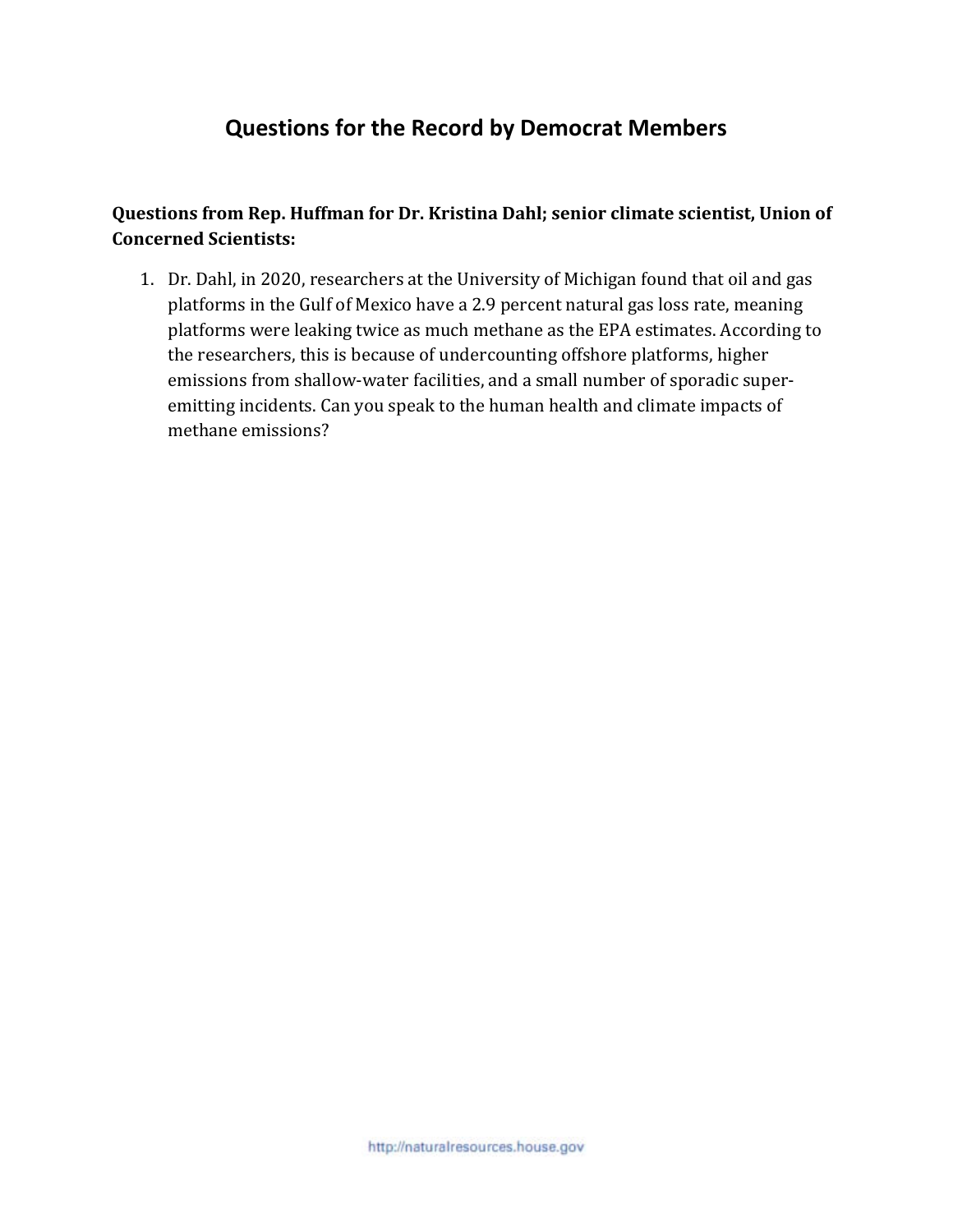

ucsusa.org Two Brattle Square, Cambridge, MA 02138-3780 t 617.547.5552 f 617.864.9405 Union of ususa.org Two Brattle Square, Cambridge, MA 02138-3780 t 617.547.5552 f 617.864.940<br>CONCETNED SCIENTISTS 1825 K Street NW, Suite 800, Washington, DC 20006-1232 t 202.223.6133 f 202.223.6162 500 12th Street, Suite 340, Oakland, CA 94607-4087 t 510.843.1872 f 510.843.3785 One North LaSalle Street, Suite 1904, Chicago, IL 60602-4064 t 312.578.1750 f 312.578.1751

> February 3, 2022 Representative Jared Huffman 1527 Longworth House Office Building Washington, DC 20515

Dear Representative Huffman,

Thank you for reaching out to me with your question about the human health and climate impacts of methane emissions following the January 20, 2022, hearing on oil and gas leasing in the Gulf of Mexico. I hope the response I provide below is helpful but would be happy to follow up with you or your staff if you have additional questions relating to the impacts of greenhouse gas emissions or climate change.

Methane is the primary component of natural gas and methane emissions have important implications for our climate and for human health. While methane is much less abundant than  $CO<sub>2</sub>$  in our atmosphere, it's a much more potent heat-trapping gas. Methane emissions to date are responsible for about 30% of the warming we've experienced over the last 150 years. That said, the lifetime of methane in the atmosphere is relatively short—about 10 years. After that point, most emitted methane will have broken down to form water and  $CO<sub>2</sub>$ , which will continue warming the planet for hundreds of years.

The more we learn about methane and its impacts on our climate, the worse the picture is and the higher the emissions are than we have previously understood. Moreover, EPA estimates are likely significantly undercounting methane emissions from the oil and gas sector. With this in mind, is critically important to fully consider the implications of oil and gas extraction on methane emissions.

While the bigger beast to tackle is our long-term  $CO<sub>2</sub>$  emissions, reducing methane emissions here and now could help us to reach our 2030 climate goals. Notably and intuitively, oil and gas operations account for more than a quarter of all methane emissions, so as we pursue reductions in fossil fuel production and use, we would expect methane emissions to decline as well.

Because methane emissions contribute to the overall warming of our planet, they influence human health. Rising temperatures are associated with more frequent, more intense heatwaves; stronger hurricanes; larger wildfires; more frequent floods; and less predictability in our water systems. Each of these climate impacts poses a risk to our health, with the risks expected to grow as we continue to alter our climate.

Methane also has indirect impacts on our health because it is a precursor formation of ground-level ozone, which can cause respiratory problems, damage our airways, and worsen